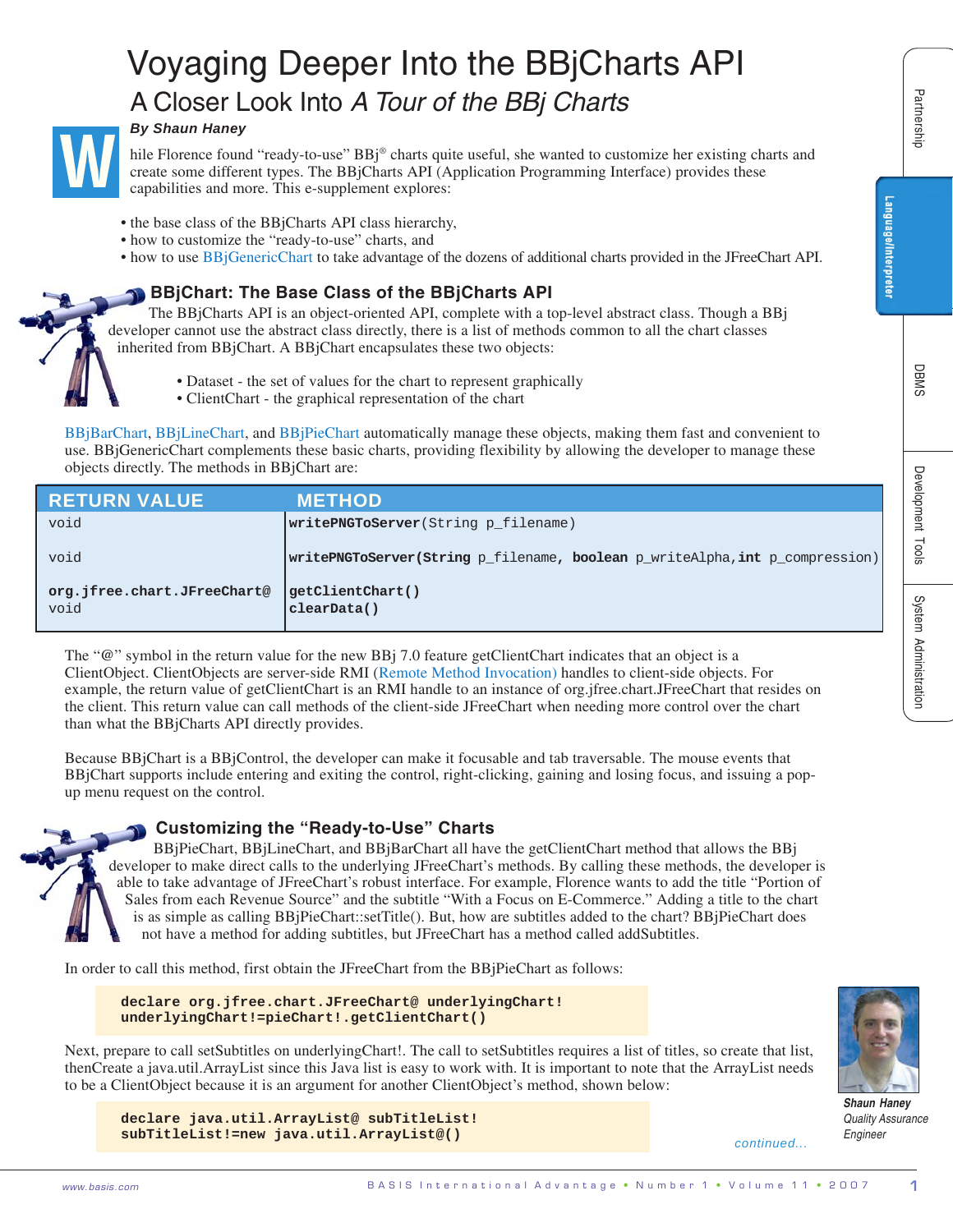From the online JFreeChart documentation, we quickly discover that a title is not simply a string, but rather an org.jfree.chart.title.Title**.** This class is just an abstract class derived by many different title classes that the developer can lay out in very specific ways, display images, etc. For a simple title that displays some text, use the class org.jfree.chart.title.TextTitle, described in the JfreeChart documentation under the heading "Direct Known Subclasses." Since the TextTitle object is going to be a parameter to the add method of the ArrayList, it also needs to be a ClientObject. To create a subtitle, add it to the ArrayList, and set it as a subtitle in the JfreeChart, enter the following code:

```
declare org.jfree.chart.title.TextTitle@ subTitle!
subTitle!=new org.jfree.chart.title.TextTitle@("With a Focus on E-Commerce")
subTitleList!.add(subTitle!)
underlyingChart!.setSubtitles(subTitleList!)
```
With the code added to the program, the simple BBjPieChart example discussed in *A Tour of the BBj Charts* now has a title and subtitle. Executing the downloadable sample subtitle.src results in the chart shown in Figure 1 that displays the desired subtitle.



**Figure 1.** The sample subtitle.src customizes a BBjPieChart by adding a subtitle

# **The BBjGenericChart: A "Portal" into the JFreeChart API**

It is quite convenient that BBj now has a bar, line, and pie chart immediately available, but what about using a different kind of chart?

Developers can use any of the dozens of different charts in the JFreeChart API for Java. This library is an open source project maintained by www.jfree.org in which individuals and interested companies continually add more chart types. BBjGenericChart harnesses the breadth and power of this library in BBj.

BBjGenericChart accepts any chart created via the org.jfree.chart.ChartFactory static factory methods. BBjGenericChart also allows access to the ClientChartPanel@, giving control of the chart's rendering and the range of data that appears in the chart. The developer seldom needs to manipulate the ClientChartPanel because the JFreeChart API provides reasonable defaults for zooming in to the chart and adjusting the range of data. By default, the charts display the entire range of the data in the dataset; clicking and dragging bounding boxes within the chart displays a specific range. A simple click-and-drag to the left returns the chart to its original scale.

To use the BBjGenericChart, follow these steps:

- **1.** Create the BBjGenericChart using the BBjWindow::addGenericChart() method
- **2.** Create the dataset for the chart and populate the dataset with the data
- **3.** Instantiate the JFreeChart with the dataset
- **4.** Set the BBjGenericChart's ClientChart to the newly created JFreeChart

Partnership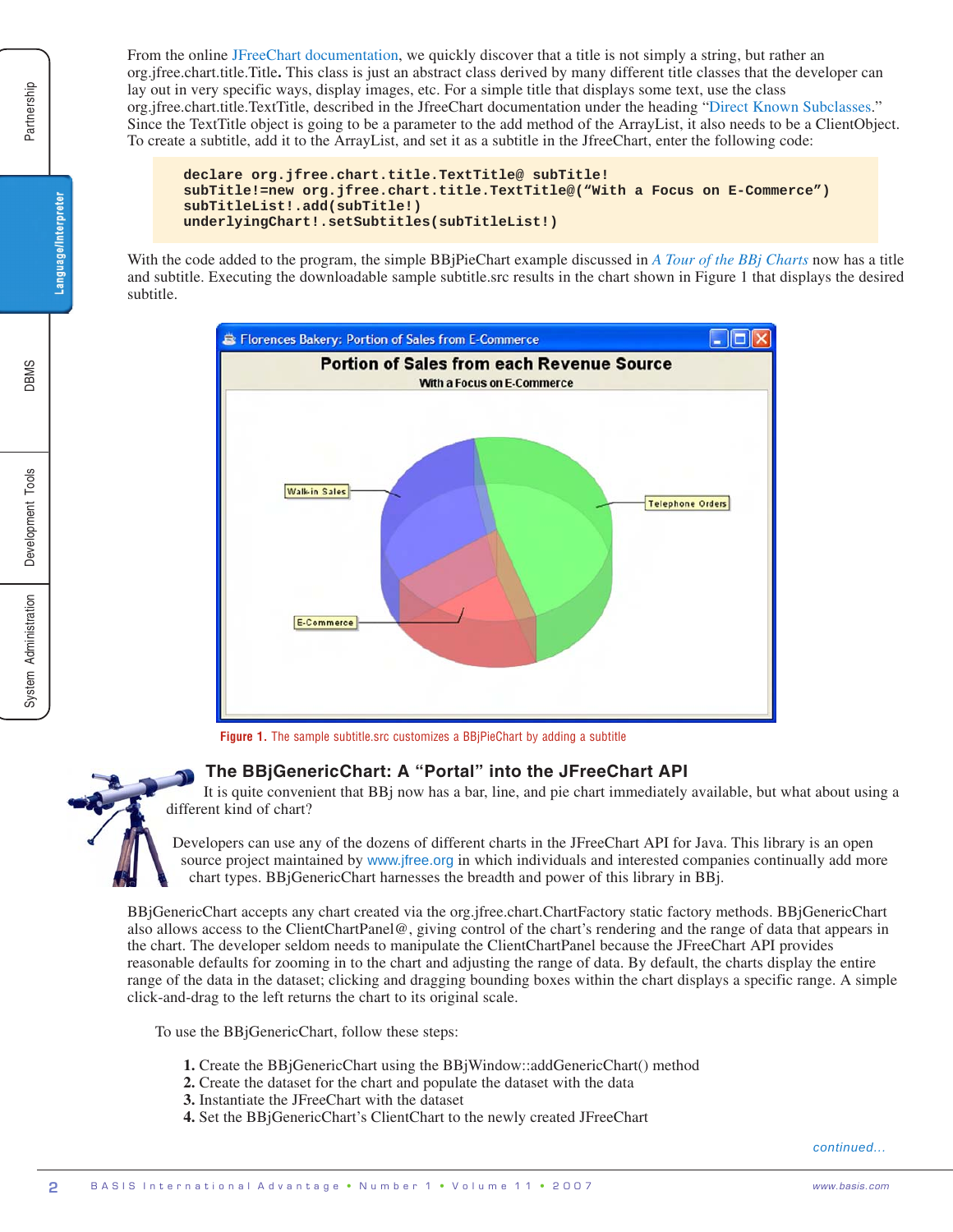To understand these steps more clearly, take a closer look at them in action.

# **Create the BBjGenericChart**

Mardi Gras 2007 was in March so Florence is interested in seeing the March's e-commerce sales in a ring chart - a pie chart with a hollowed-out middle that ironically bears resemblance to the season's traditional king cake. Following the steps listed above, create the BBjGenericChart using the BBjWindow::addGenericChart() method. Just like other BBjControls, it has a control ID, a top-left position, and a width and height shown below:

# **chartControl!=win!.addGenericChart(101,0,0,640,480)**

#### **Create the Dataset with a Brief Detour into ClientObjects**

Next, create the dataset for the ring chart. The ring chart's dataset is rather simple compared to some of the datasets in the JFreeChart library. The dataset consists of "slices" where each slice has a unique name and value. Just like the pie chart, the ring chart displays each ring segment based on the proportion its value is of the total as shown in **Figure 2**.



**Figure 2.** Sales data displayed in a JFreeChart ring chart

It is important to note, however, that the newly created chart is a client-side object and any objects that use it must be client-side objects as well. BBj normally renders any GUI object that is not a BBjControl on the server, not the client. If BBj Services is running on the same machine as the BBj program, the discrepancy may not be obvious. However, as soon as BBj Services runs on a different machine than the BBj program, the GUI objects will not appear because BBj renders them using the server's JVM.

To instruct BBj to use the client's JVM for rendering the graphical objects, use client-side objects. Create these objects by attaching the @ symbol to its type name to indicate "the client-side version of this type."

The following sample demonstrates how to get the client's local time using Client Objects. Even if BBjServices is running several timezones away, this program will show the time on the current system. Without using Client Objects, this same program would show the time on the machine running BBjServices:

```
Use java.util.Date
declare Date@ currentTime!
currentTime!=new Date@()
print currentTime!.getHours(),":",currentTime!.getMinutes(),":",
:currentTime!.getSeconds()
```
*continued...*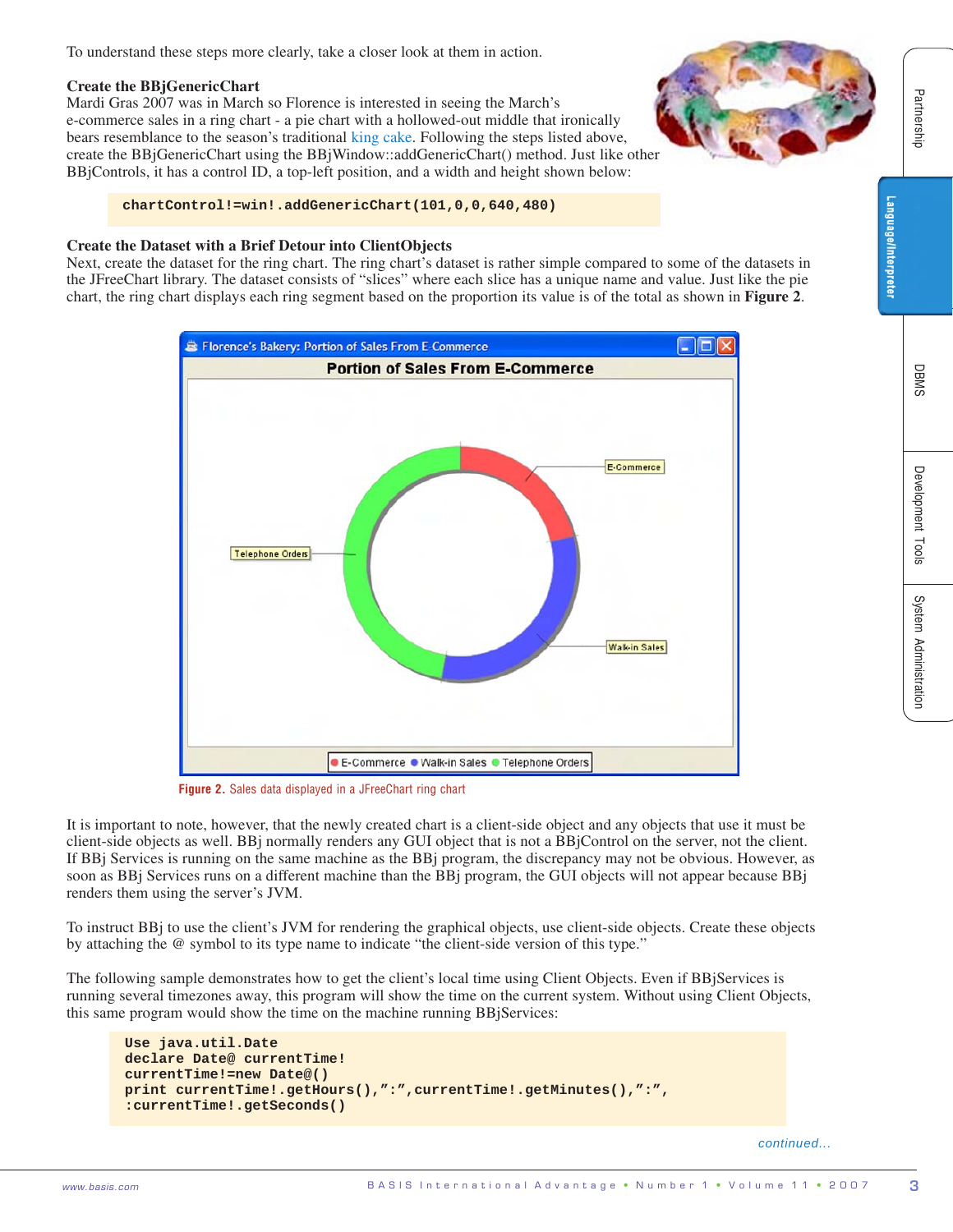The only time the @ symbol is utilized is when referring to a specific variable's type. The use statement syntax does not include an @ symbol with the typename, but declarations and instantiations require it for clientside objects. The @ symbol is not used as part of the variable's name, so calling methods from **currentTime!** works the same way as calling methods from other object variables.

In order to create the dataset for the ring chart, first reference the DefaultPieDataset with this statement:

**use org.jfree.data.general.DefaultPieDataset**

Next, declare the dataset in the following manner:

**declare DefaultPieDataset@ dataset!**

Then, instantiate the dataset and fill it with data for each of the three sources of revenue such as:

```
dataset!=new DefaultPieDataset@()
dataset!.setValue("E-Commerce",5031.98)
dataset!.setValue("Walk-in Sales",7350.68)
dataset!.setValue("Telephone Orders",11205.51)
```
#### **Creating the JFreeChart**

To create the JFreeChart, which is also a ClientObject, use a static factory method from org.jfree.chart.ChartFactory with the org.jfree.chart.JFreeChart and org.jfree.chart.ChartFactory classes. This saves time and eliminates possible errors by referring to the JfreeChart classes directly instead of by their fully qualified names. Skipping this step would require the developer to address ChartFactory as org.jfree.chart.ChartFactory throughout the code. For example, begin with the following use statements:

**use org.jfree.chart.ChartFactoryuse org.jfree.chart.JFreeChart**

Next, declare the JFreeChart variable as:

**declare JFreeChart@ chart!**

Finally, instantiate chart!. Creating a client-side JFreeChart object requires a call to createRingChart as a static method from the client-side version of ChartFactory shown below:

**chart!=ChartFactory@.createRingChart("Portion of Sales From E-Commerce",dataset!,1,1,1)**

#### **Set BBjGenericChart's ClientChart**

The next step is to set BBjGenericChart's ClientChart to the JFreeChart just created. Recall that BBjGenericChart is a BBjControl and not a client object. However, it does manage a JFreeChart, which is a client object. To set up the BBjGenericChart to manage the JfreeChart, call the BBjGenericChart::setClientChart() method this way:

```
chartControl!.setClientChart(chart!)
```
Following these steps displays the ring chart inside the BBjGenericChart control.

#### **BBjGenericChart Example**

Just like the BBjPieChart example, the code to create the ring chart displays the portion of sales each revenue source generated: walk-in sales, telephone orders, and e-commerce site transactions. The downloadable sample ringchart.src combines all the steps needed to create a ring chart using the BBjGenericChart control.

#### **Another BBjGenericChart Example: The Candlestick Chart**

Florence realized that another use for charts in her business was to display fluctuations in the bakery's bank accounts. Florence hoped to find that the closing balance for any given month was higher than the opening balance and that the downward fluctuation of the bank balance would be at a minimum to keep the bakery "in the black." As a result, Florence wanted to chart this in spite of her accountant's raised brow. To track such activity, Florence could use a candlestick chart. Though most often used to track stock prices, the candlestick chart could be a good fit for tracking the bakery's bank balances.

#### **The Dataset**

In the JFreeChart documentation, look at http://www.jfree.org/jfreechart/api/javadoc/org/jfree/chart/ChartFactory.html. Locate the createCandleStickChart method. In the method's signature, notice that one of the parameters the method takes

*continued...*

Language/Interpreter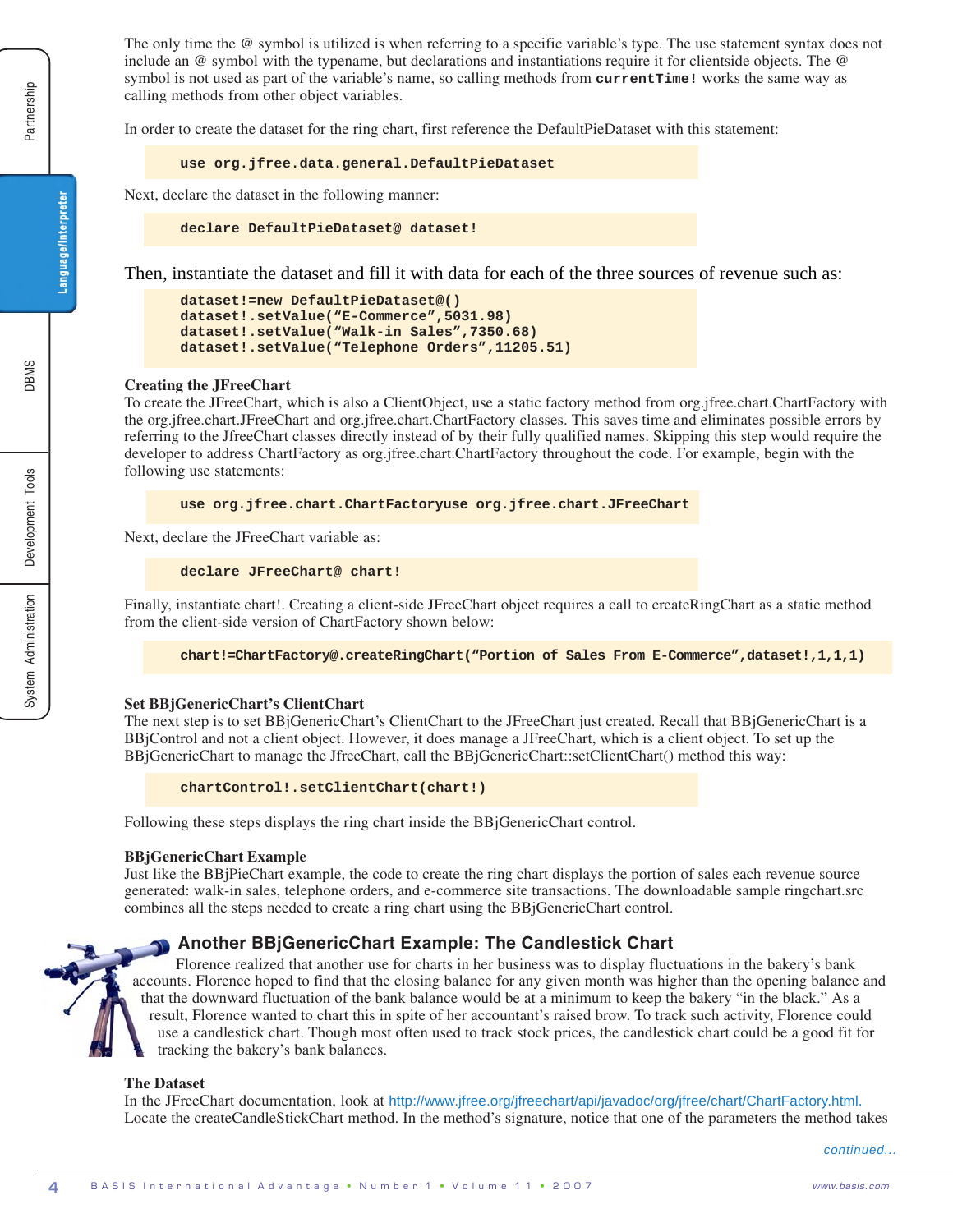is an OHLCDataset. OHLC stands for "Open High Low Close." Click on the word "OHLCDataset." It turns out that OHLCDataset is just an interface. We will create one of the implementers of the OHLCDataset called the OHLCSeriesCollection. This dataset allows us to represent open, high, low, and close values for given intervals of time. In candlestick.src, we are tracking bank balances by months, which will be our interval. This dataset has a default constructor with no parameters so creation is quite simple:

**use org.jfree.data.time.ohlc.OHLCSeriesCollection declare OHLCSeriesCollection@ dataset! dataset!=new OHLCSeriesCollection@()**

The next step is to create a series for our dataset. A series is a set of data associated with a particular entity. In this case, the series we are creating is the opening balances, high balances, low balances, and closing balances month-by-month over 24 months for the bakery's bank balance. The series used by OHLCSeriesCollection is OHLCSeries. The only parameter requiredto instantiate the series is the name of the series. Here, the name of the series for the data it represents is the bakery's bank balance:

```
use org.jfree.data.time.ohlc.OHLCSeries
declare OHLCSeries@ series!
series!=new OHLCSeries@("Bank Balance")
```
s comediately are proposed to the reliability of the reliability of the reliability of the reliability of the reliability of the reliability of the reliability of the reliability of the reliability of the reliability of t Now that we have created the series, we are ready to populate it. OHLCSeries has an add method, which takes one unit of data. The unit of data is the time interval and the opening, high, low, and closing values for that time interval. Before we call this method, we must create the time interval. The Month time interval has a constructor that takes two numbers: a year and a month (values between 1 and 12). For example, to create a month representing October of 2007, enter the following:

```
use org.jfree.data.time.Month
declare Month@ interval!
interval!=new Month@(10,2007)
```
Suppose that for the month of October, 2007, our opening balance is \$2,500, our high balance is \$6,300, our low balance is \$3 and our closing balance is \$1,200. Here's how we would add this data to our series: series!.add(interval!,2500,6300,3,1200)

Once we have created the series, we are ready to add it to the dataset:

```
dataset!.addSeries(series!)
```
In this demo, we only use one series representing a single bank account. It is possible and would be simple matter to create several series, each representing a different bank to add to the dataset. Once the dataset is added to the candlestick chart, all the different series would be displayed.

#### **Create the Chart**

After creating the dataset, we have everything we need in order to instantiate the JFreeChart. The factory method for creating a candlestick chart requires the following parameters: title, name of the X axis, name of the Y axis, dataset, and whether to display the legend. We're going to title our chart "Bakery Budget Fluctuations;" name the X-axis "Months" since it is the axis used for time; name the Y-axis "Bank Balance in U.S. Dollars; " use the OHLCSeriesCollection we created; and choose to display a legend:

```
jfchart!=ChartFactory@.createCandlestickChart
: "Bank Balance Fluctuations","Months","Bank Balance in U.S. Dollars",
: dataset! ,1)
```
### **Change the Width of the "Candlesticks"**

Now we have done everything necessary to create the candlestick chart and display it on the screen. However, by default, the candlesticks appear quite narrow. On some systems, it may even be difficult to tell what color each candlestick is; they all may appear red. It is possible to make the candlesticks wider so that they are more easily visible with the JFreeChart API's CandlestickRenderer. The following code does just that:

*continued...*

```
use org.jfree.chart.plot.XYPlot
use org.jfree.chart.renderer.xy.CandlestickRenderer
declare XYPlot@ plot!
declare CandlestickRenderer@ renderer!
plot!=cast(XYPlot@,jfchart!.getPlot())
renderer!=cast(CandlestickRenderer@,plot!.getRenderer())
renderer!.setCandleWidth(candleStickWidth)
```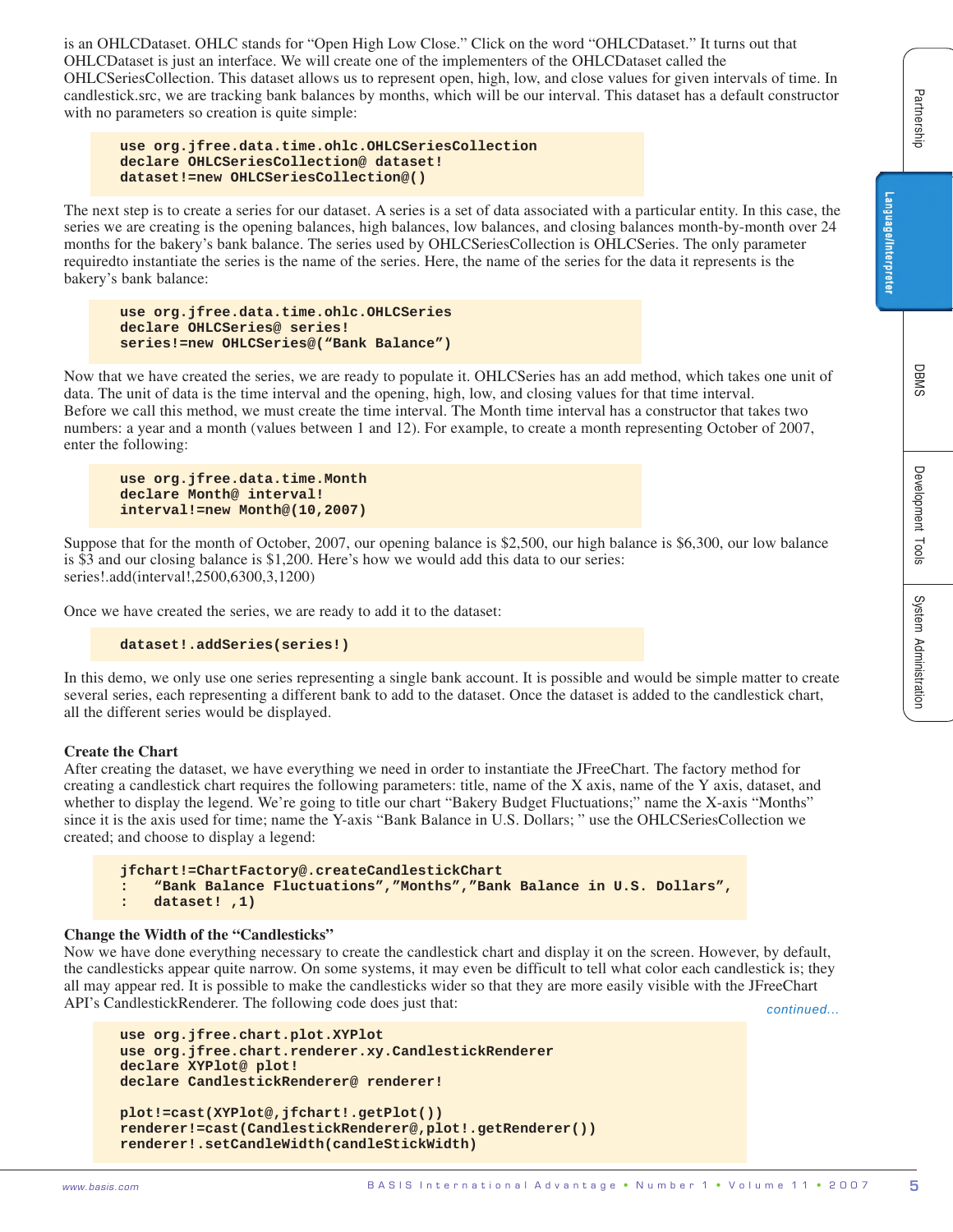The Candlestick chart in the JFreeChart API has an XYPlot, which in turn contains a CandlestickRenderer. The CandlestickRenderer has a method setCandleWidth, which allows the developer to set the candlestick width. Each chart in the JFreeChart API may have one or more plots, which may have one or more renderers. The factory methods, called to create charts using **ChartFactory** , set these up. The JFreeChart Developer Guide, mentioned at the end of this article, has more information on accessing the plots and renderers of the charts.

#### **The Candlestick Chart Example**

The resulting chart in **Figure 3** displays green blocks indicating that the closing balance is higher than the opening balance and red blocks indicating a lower closing balance than the opening balance. Lines rising upward from the block indicate that the high value for that date was greater than the opening and closing balances; lines falling from the block indicate that the low value was less than their opening and closing balances. Usually blocks in a candlestick chart have rising and falling lines, although Florence would like to see green blocks in her charts.



**Figure 3.** Candlestick chart showing bank balance fluctuations

# **Other Resources**

Currently, the JFreeChart API contains 28 different kinds of charts. Besides the standard bar, line, and pie charts, this API features scatterplots, Gantt charts, and charts that plot using polar coordinates. Go to http://www.jfree.org/jfreechart/samples.html to view all of the available charts via an interactive runnable demo. Visit http://www.jfree.org/jfreechart/index.html for a wealth of additional resources, to access free online API documentation, or purchase the JFreeChart Developer Guide for using the different datasets and charts. BBj is highly extensible, allowing developers to use Java objects in their code, so further explore the Java 6 API at http://java.sun.com/javase/6/docs/api/.

#### **Summary**

As Florence discovered, standard pie, line, and bar charts do not always "cut the cake." BBj allows developers to take advantage of a large variety of charts found in the JFreeChart API by enhancing BBj's ready-to-use charts via the ClientChart or by using the BBjGenericChart to create one of the dozens of other types of charts as shownin **Figure 4**. While creating these additional charts require a little more coding, they are highly customizable.

May you find the coding techniques detailed in this article useful in creating your own charts!

Language/Interpreter

**SMBC**